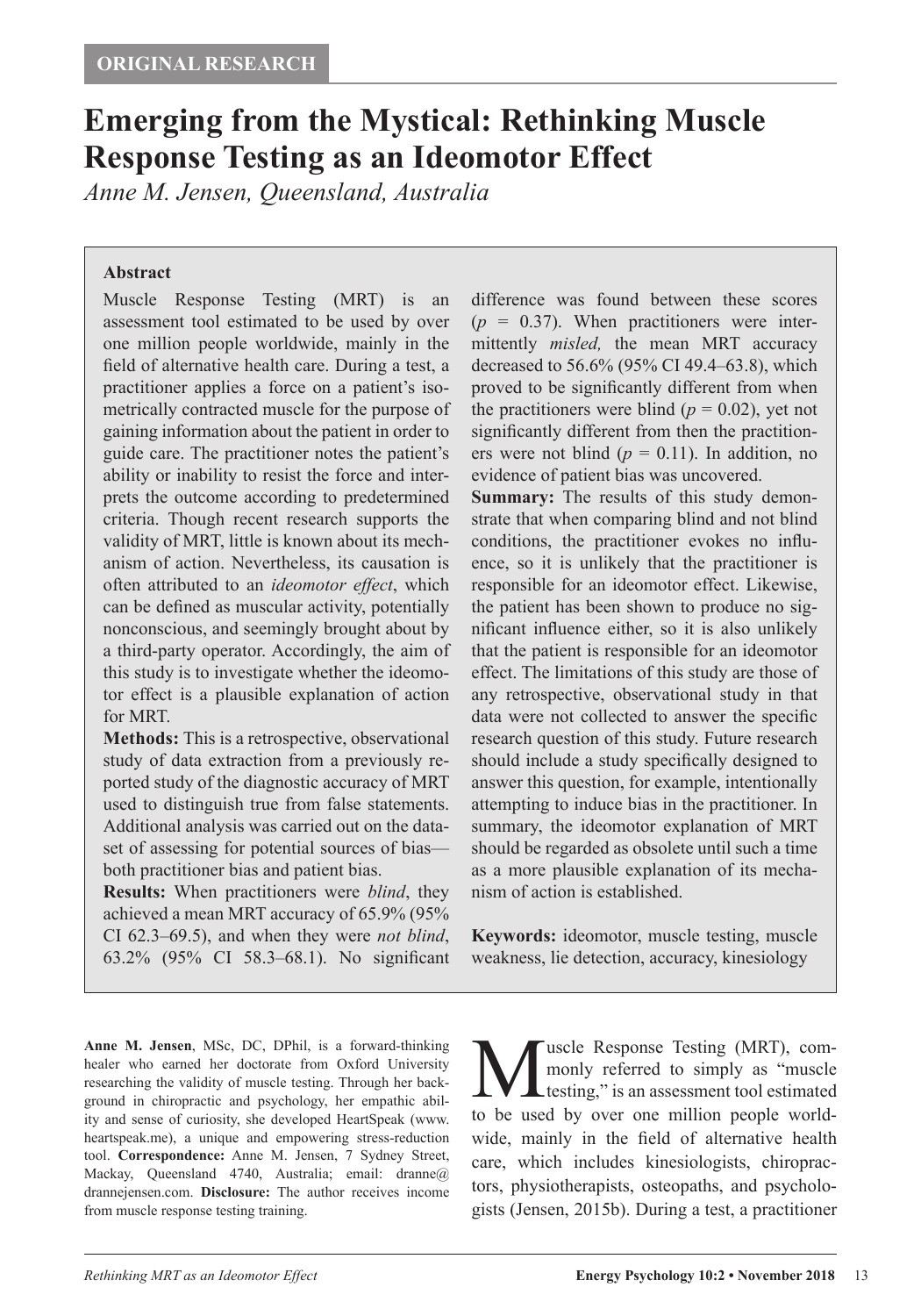applies a force on a patient's isometrically contracted muscle for the purpose of gaining more information about the patient in order to guide care. The practitioner notes the patient's ability or inability to resist the force and interprets the outcome according to predetermined criteria. Though MRT has been shown to be sufficiently accurate in distinguishing lies from truth (Jensen, Stevens, & Burls, 2016), its mechanism of action is largely unknown, though commonly attributed to an *ideomotor effect*, which can be defined as muscular activity, potentially nonconscious, and seemingly brought about by a third-party operator. The results from a recent study on the accuracy of MRT suggest, however, that the ideomotor effect may not be the mechanism of action. Therefore, the purpose of this paper is to define what MRT is, then to review the evolution and key features of the ideomotor effect, and finally to outline the specific results of the recent study that preclude an ideomotor effect as a plausible explanation of MRT's mechanism of action.

### **Muscle Response Testing**

MRT is one type of manual muscle testing (MMT) in which a patient's muscle—often the deltoid muscle—is tested repeatedly as the target condition changes. Conventionally, the practitioner detects the outcome of the muscle test to be either "strong" or "weak." The interpretation of the outcome (strong or weak) is dependent upon the practitioner's choice of paradigm. A common usage of MRT is to distinguish true from false spoken statements, and a common paradigm employed is: A true statement results in a strong muscle response, and a false statement results in a weak muscle response (Jensen et al., 2016; Monti, Sinnott, Marchese, Kunkel, & Greeson, 1999). Another common usage of MRT is to detect stress in a patient (Gallo, 2000; Frost & Goodheart, 2013; Thie & Thie, 2005; Krebs & McGowan, 2013), and in this paradigm, a weak muscle response is usually indicative of stress, and a strong response usually suggests the absence of stress.

MRT differs distinctly from other forms of MMT, such as orthopedic/neurological MMT (O/N-MMT) and Applied Kinesiology–style MMT (AK-MMT). In both of these other forms, any muscle of the body may be tested, whereas in MRT, only one muscle is usually tested and it is commonly called the *indicator muscle*. In O/N-MMT, muscles are tested to assess muscle strength and graded on a 0–5 scale, with 5 being normal. In MRT (and in AK-MMT), muscles are tested to assess conditions other than strength and are graded on a binary scale: either strong or weak. Another distinction between AK-MMT and MRT is that in AK-MMT, the test outcome is dependent upon the muscle being tested. For instance, if a psoas muscle is found to be weak, this may indicate a kidney concern (Walther, 1981, 2000). Whereas in MRT, the practitioner decides on the parameters of the test prior to its execution. As an example, a patient may report having neck pain, the practitioner may perform MRT using the deltoid muscle to detect the presence (or absence) of stress in the neck, and a weak response will indicate that stress is present. The practitioner may then continue to use MRT to zero in on the source of the stress. For a summary of the similarities and differences of the three types of MMT, see Table 1.

# *The Current Status of the Evidence of MRT*

Until the development of the Standards for the Reporting of Diagnostic Accuracy (STARD) guidelines in 2003, the evaluation of diagnostic techniques lagged behind that of interventions and had

**Table 1.** *The Three Types of Manual Muscle Testing (MMT): A Summary of Their Similarities and Differences*

|              | $O/N-MMT$         | <b>AK-MMT</b>            | <b>MRT</b>           |
|--------------|-------------------|--------------------------|----------------------|
| Muscles used | Any muscle        | Any muscle               | One muscle*          |
| Detects      | NMS conditions    | Many conditions          | Many conditions      |
| Outcomes     | Graded 0 to 5     | Binary                   | Binary               |
| Results      | Assesses strength | Depends on muscle tested | Depends on condition |

*Note*: \*An Indicator Muscle.

*Abbreviations*: O/N-MMT = Orthopedic/Neurological Manual Muscle Testing; AK-MMT = Applied Kinesiology–style of Manual Muscle Testing; MRT = Muscle Response Testing; NMS = Neuromusculoskeletal.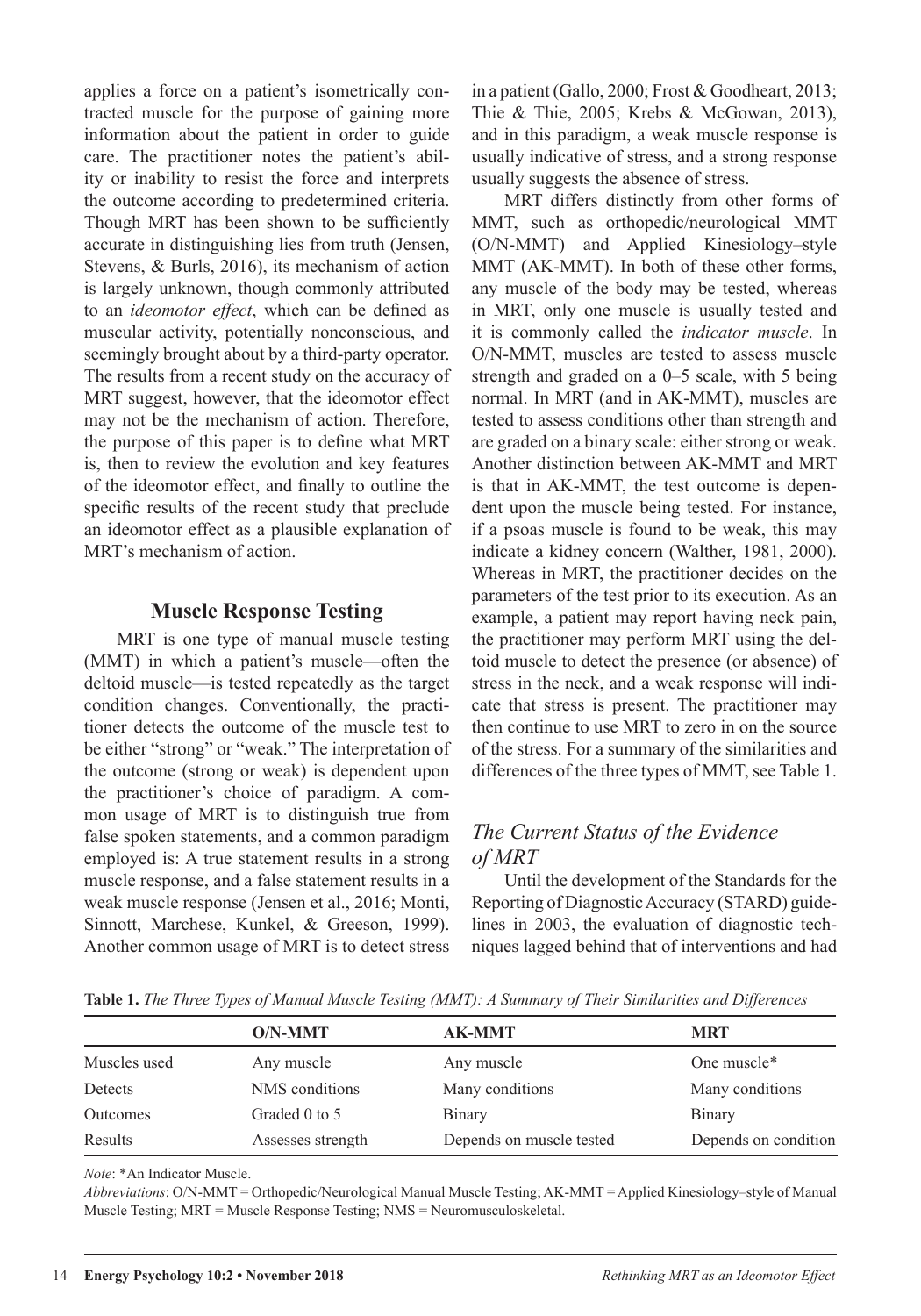been notoriously fraught with inconsistencies and bias (Knottnerus & Buntinx, 2009; Bossuyt et al., 2003b; Hall, Lewith, Brien, & Little, 2008). This is especially true of the inconsistent use of terminology to describe the validity of a diagnostic test: Various terms (e.g., accuracy and precision) are confused in colloquial English and at times in the scientific literature as well (Slezák & Waczulíková, 2011). In assessing the current status of the MRT literature, this difficulty is further amplified by the confusion regarding the term "muscle testing," which, as previously described, can have different meanings in different contexts.

With this in mind, using the electronic databases MEDLINE, MANTIS, PsycINFO, and CINAHL, a literature search was conducted, and only papers published in peer-reviewed journals were considered. The outcome of this search was 26 papers that used either MRT or AK-MMT to detect a specified target condition. The reference lists of the included papers were also checked for relevant research, which resulted in no additions.

Few rigorous studies have attempted to estimate the diagnostic accuracy of MRT or AK-MMT; however, one must take into account that only one of these, Schwartz et al. (2014), was published after the publication of the STARD guidelines. This study attempted to measure the diagnostic accuracy of MRT to distinguish between substances that were toxic and nontoxic to the body, and reported that MRT accuracy was indistinguishable from chance. This means, in this case, that MRT was unsuccessful. Likewise, two systematic reviews of the AK literature (Hall et al., 2008; Klinkoski & Leboeuf, 1990) found no evidence of diagnostic accuracy, but the standards for reporting were pre-STARD, and therefore lacking.

There are, however, numerous studies that have looked at other characteristics of MMT, such as reliability (Drouin, Valovich-McLeod, Shultz, Gansneder, & Perrin, 2004; Florence et al., 1992; Haas, Peterson, Hoyer, & Ross, 1994; Jepsen, Laursen, Larsen, & Hagert, 2004; Perry, Weiss, Burnfield, Gronley, 2004; Pollard, Lakay, Tucker, Watson, & Bablis, 2005; Wadsworth, Krishnan, & Sear, 1987), validity (Drouin et al., 2004; Perry et al., 2004; Ladeira et al., 2005), inter-examiner agreement (Pollard et al., 2005; Lawson & Calderon, 1997), intra-examiner agreement (Wadsworth et al., 1987; Leboeuf, Jenkins, & Smyth, 1988), predictability (Pollard, Bablis, & Bonello, 2006; Perry, Ireland, Gronley, & Hoffer, 1986), internal consistency (Bohannon, 1997), and diagnosis in general (Jacobs, Franks, & Gilman, 1984; Nahmani, Serviere, & Dubois, 1984; Omura, 1981; Pothmann, Hoicke, Weingarten, & Lüdtke, 2001; Schmitt & Leisman, 1998; Tiekert, 1981; Triano, 1982). The sheer number of terms used to describe the validity of MRT is frankly confusing. Moreover, the appropriateness of the application of some of these analyses to MRT or AK-MMT is questionable. However, some published studies do report accuracy estimations, most of them published prior to the publication of the STARD guidelines.

Using the AK-style of MMT, Caruso and Leisman (2000) reported that experienced practitioners (≥5 years' experience) predicted muscle strength more accurately compared to inexperienced practitioners (<5 years' experience), with accuracies of 98% and 64%, respectively. In other studies, it was found that MRT was used to accurately predict low back pain (Pollard et al., 2006) and simple phobia (Peterson, 1996), and AK-MMT accurately predicted food allergies (Garrow, 1998). Further studies found that AK-MMT was unable to accurately predict nutritional needs (Triano, 1982; Kenney, Clemens, & Forsythe, 1988), nutritional intolerance (Pothmann et al., 2001; Jacobs, 1981), and thyroid dysfunction (Jacobs et al., 1984).

Nevertheless, one study, Monti et al. (1999), successfully used MRT to differentiate between true and false statements, similar to the current study (Jensen et al., 2016). Monti et al. found that when a muscle is tested following a true spoken statement, it yields significantly different results compared to MRT following false spoken statements. Their study found that the indicator muscle stays "strong" after a patient speaks true statements and goes "weak" after a patient speaks false statements. Their statements were self-referential statements, which used the speaker's name, as in "My name is (insert one's name or another name)." One problem with using self-referential statements is that, in all likelihood, both the muscle tester and the test patient were aware of the verity of the statement, and therefore neither was blind. Blinding of the muscle testers was not specifically reported in Monti's paper. Even though tester bias was examined in Monti's study, there is a chance that unblinded testing may have introduced other biases and thus influenced the test's outcome. While it is generally accepted among those who use various types of MMT that some bias can exist, little is currently known about the degree of this bias.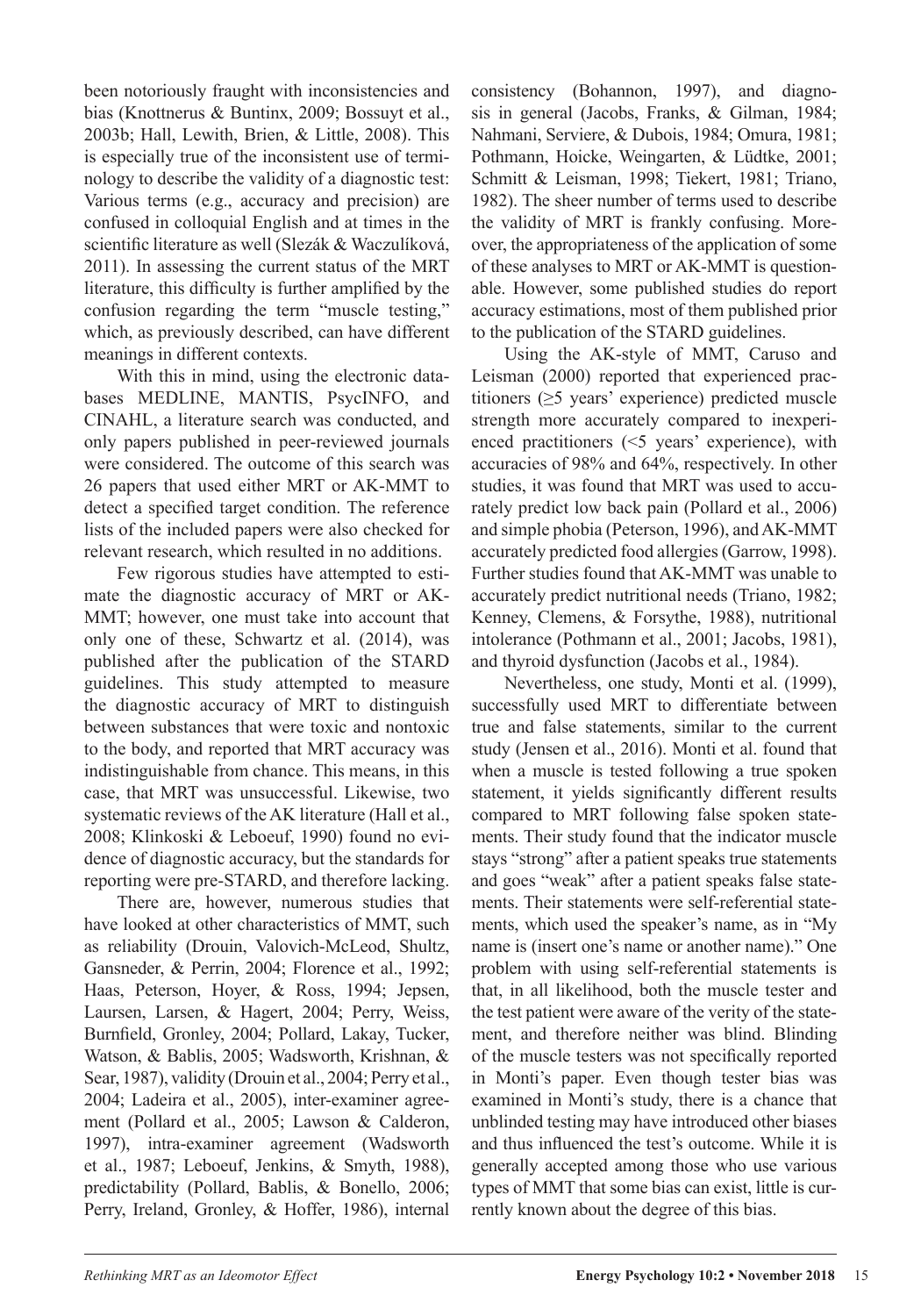# **Development of Ideomotor Principles**

The term *ideomotor* is derived from *ideo*, meaning "an idea or mental construct," and *motor*, meaning "muscular activity," suggesting that muscle movement can be driven by thoughts (Stock & Stock, 2004). While the phrase "ideomotor effect" was coined by William Carpenter in 1852, its principles stem from earlier that century and have two clear roots: one British and the other German. The main difference between the two theories is that in the German model (the older model), the ideomotor effect can be brought about by either conscious (voluntary) or nonconscious (involuntary) effort, while the British primarily focused on nonconscious muscular activity (Stock & Stock, 2004; Braid, 1855). An evolutionary tree outlining the primary influencers of ideomotor theory can be found in Figure 1.

Carpenter's predecessor, Thomas Laylock, observed in 1845 that people appeared at times to have "no deliberate control over their own behavior," and also acknowledged this was not a new concept but dated back to the 17th and 18th centuries (Stock & Stock, 2004). Another influence on ideomotor principles was James Braid, the founder of modern hypnotism and Carpenter's good friend and sounding board. Braid used Carpenter's new ideomotor effect to explain some of the phenomenon he observed in hypnotized subjects. For example, a hypnotherapist (also called the "operator") may suggest to the hypnotized subject that he cannot rise from the chair or open his eyes, so the subject takes on this belief and, as a result, finds that it is actually impossible for him to rise or open his eyes—his muscles will not allow it. Braid and Carpenter suggested that this is not because the will of the subject is controlled by the operator but rather that his will is controlled by his own belief in the operator's suggestion (Carpenter, 1852)—an important but subtle distinction.

Braid and Carpenter extended this principle beyond motor/muscular control and suggested that any reflex action can be elicited through thought. For instance, at the suggestion that the room is exceptionally hot, a subject may actually perspire (Carpenter, 1852). As a result of its connection with hypnosis, the ideomotor effect then came to be singularly associated with a seeming loss of voluntary control, whereas the original theory was concerned with ideas exerting both voluntary and involuntary control over muscular actions (Braid, 1855).

At the same time that Braid formalized hypnotherapy and Carpenter proposed his ideomotor theory, occultism was on the rise. There was widespread use of the pendulum, divining rod, and Ouija board, and seances and mediumship were popular. Largely due to proximity, and also the lack of other plausible explanations, many of these paranormal phenomena were explained by



*Figure 1.* Influencers of the ideomotor theory.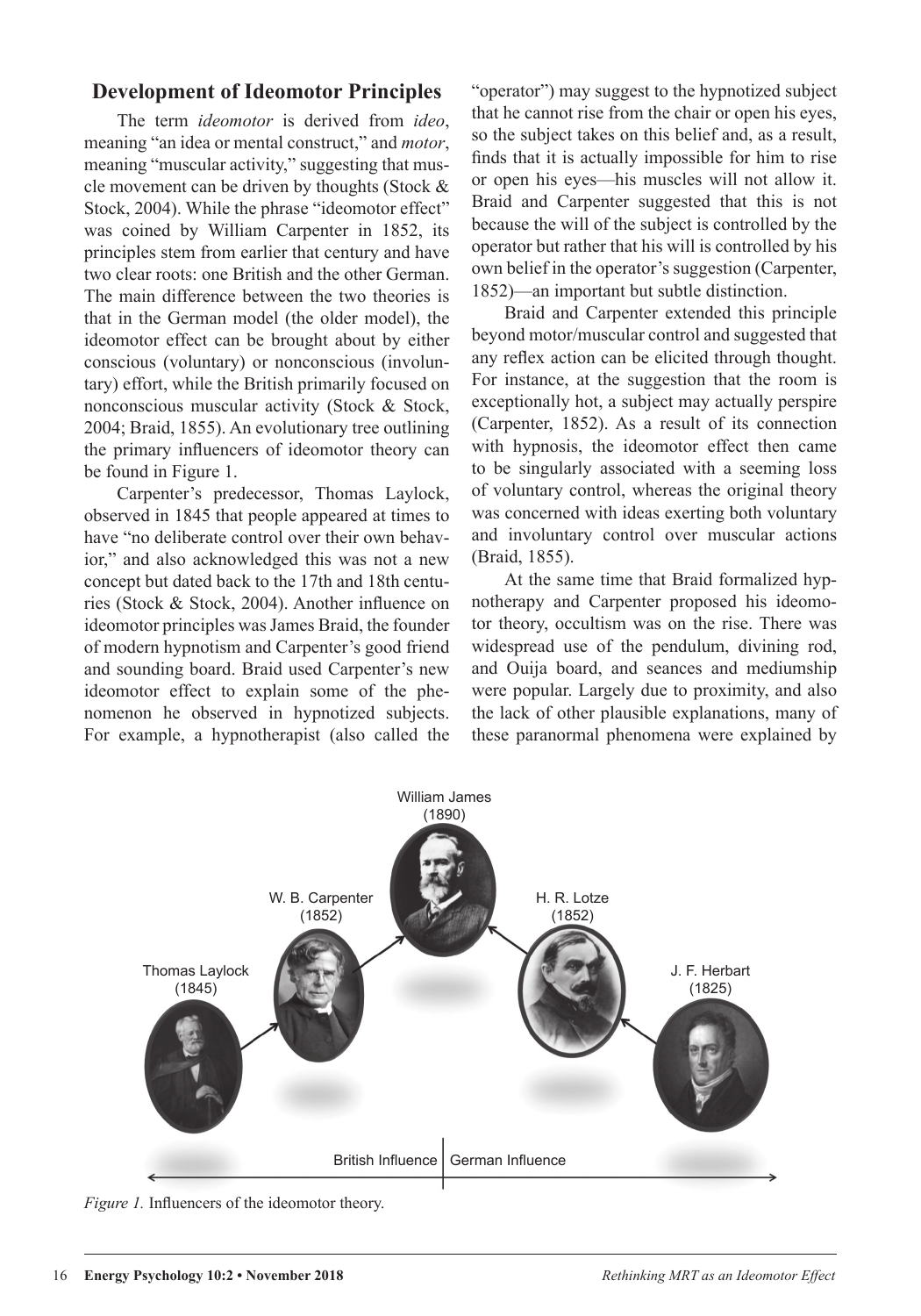ideomotor action. Coincidentally, because of the popularity of and the fascination with the occult that enchanted Europe in the mid-19th century, Carpenter's ideomotor effect also gained widespread support (Stock & Stock, 2004). Consequently, by the end of the 19th century, the two the ideomotor effect and the occult—became intertwined in the public mind and that connection persists to this day.

William James (1890s), often regarded as the Father of American Psychology, was committed to demystifying the mechanisms of movement and discovering their true neurocognitive pathways (Ondobaka & Bekkering, 2012). In attempt to disentangle the ideomotor effect and the occult and add credibility to the emerging discipline of modern psychology, James adopted Carpenter's term *ideomotor* but opposed its application to occult or paranormal phenomena (Stock & Stock, 2004). Rather, James suggested that any action may be the result of an ideomotor effect; thus, essentially, he adopted the British term but the German principles (Stock & Stock, 2004).

In an attempt to put more distance between the modern psychological principles and the occult, Edward Lee Thorndike, then president of the American Psychological Association, vehemently and publicly attacked ideomotor theory in his speech at their 1912 conference (Stock & Stock, 2004). As a result of Thorndike's scathing rebuke, the original ideomotor principles fell into oblivion, and to this day the term "ideomotor effect" is attached to paranormal phenomena and is looked upon with repugnance.

It is in the category of ideomotor effect that muscle testing has been incorrectly placed today, alongside the pendulum, dowsing, Facilitated Communication, automatic writing, the Ouija board, and other unexplained phenomena. Muscle testing's poor face validity and the lack of rigorous evidence of its mechanism of effect may have contributed to this continued categorization. Despite its lack of evidence of effect, however, the mechanism cannot be justified by the ideomotor effect.

# *Defining the Ideomotor Effect*

As the meaning of *ideomotor* has changed markedly since its inception, for the purpose of clarity, this paper will use the following contemporary definition:

*Ideomotor effect*: the process whereby a thought brings about a seemingly reflexive or automatic muscular action, potentially slight, and conceivably outside the subject's awareness (Shin, Proctor, & Capaldi, 2010).

In light of this definition and upon review of the literature, there seem to be two consistent features of the ideomotor effect (Stock & Stock, 2004; Ondobaka & Bekkering, 2012; Carpenter, 1852, pp. 147–153; Carroll, 2012; Hyman, 1999; Jackson, 2005):

- 1. The subject seems to have no control over his/her actions; and
- 2. Ideas seem to be at the suggestion of the operator.

Putting these features in terms of MRT, the translation might be as follows:

- 1. The patient seems to have no control over the strength of his/her muscle; and
- 2. The practitioner may be suggesting to the patient the outcome desired, or in other words, the practitioner seems to exert an influence during the test, or in still other words, seems to bias the muscle test.

With these features in mind, it is easy to understand how the ideomotor effect was used as a plausible explanation of MRT: A patient's muscle seems to stay strong during one test and then goes weak during the very next test, with the patient seeming to have no control.

If data are uncovered to disprove either of these points, however, then MRT cannot be credited to an ideomotor effect. This study will assess the second feature and investigate if blinding the participants influences MRT accuracy. It is reasonable to theorize if the practitioner is not blind to the expected outcome of the MRT (i.e., s/he knows what the outcome should be), then s/he will or can introduce bias and try to sway the test toward the expected outcome, thereby artificially inflating the accuracy. Consequently, the null hypothesis  $(H_0)$ of this study is that MRT accuracy when the practitioner is not blind is greater than MRT accuracy when the practitioner is blind:

### $H_0$ : MRT accuracy (not blind) > MRT accuracy (blind)

If blinding has no effect on MRT accuracy, then the null hypothesis will be rejected,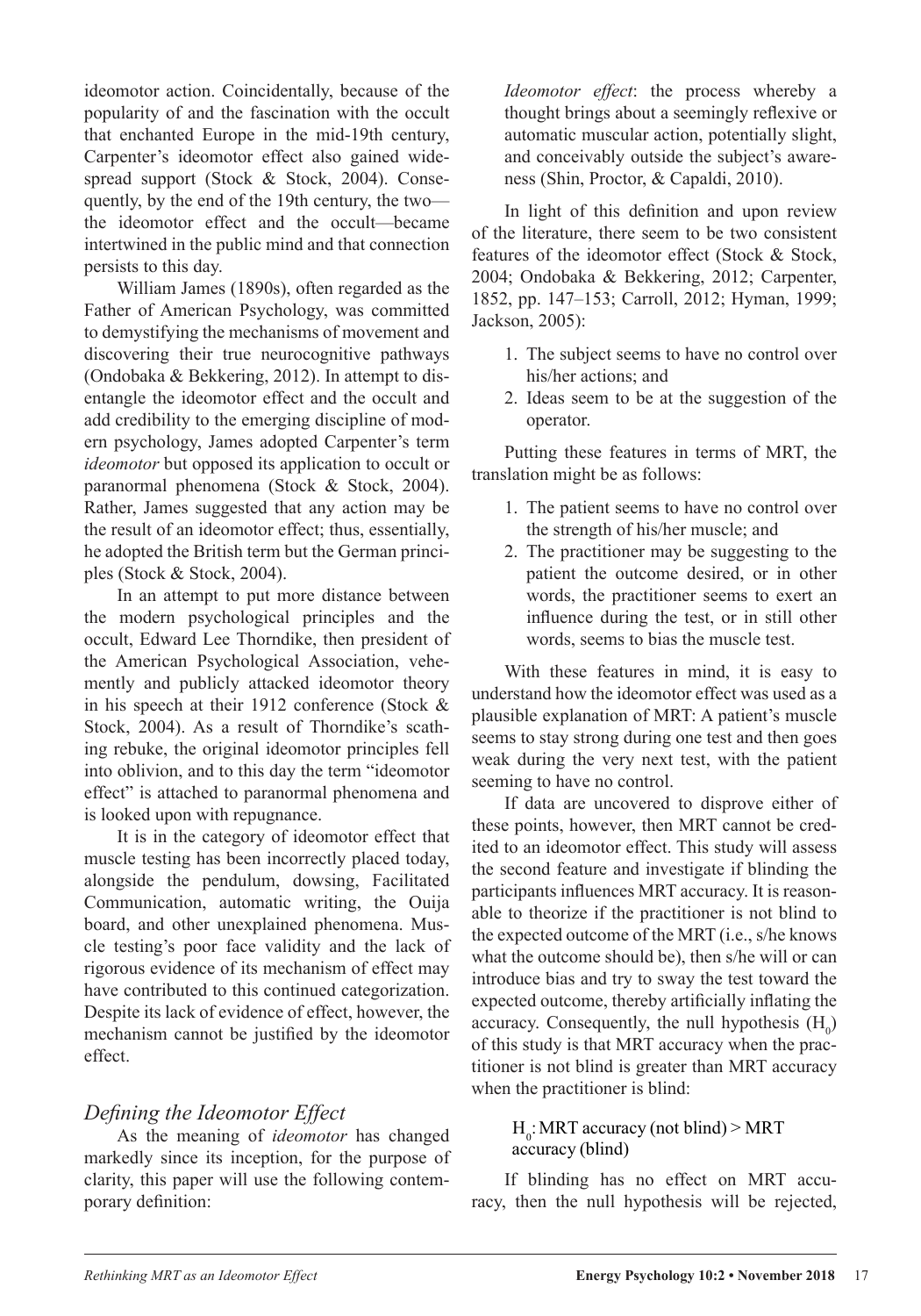demonstrating that MRT cannot be explained by an ideomotor effect.

# **Methods**

Using the results from a previously reported study on the accuracy of MRT (Jensen et al., 2016), additional analyses were made on the dataset of Study 1, focusing on the second of the two ideomotor features described above: the influence of bias during a muscle test.

The study previously reported and used for additional analysis was a prospective study of diagnostic test accuracy, registered with two clinical trials registries (the Australian New Zealand Clinical Trials Registry [ANZCTR; www.anzctr.org.au; ID#ACTRN12609000455268] and the US-based ClinicalTrials.gov [ID#NCT01066312]), and received ethics committee approval to collect data in the United Kingdom and the United States. Data collection in the United Kingdom was approved by the Oxford Tropical Research Ethics Committee (OxTREC Reference Number 34-09), and data collection in the United States, by the Parker University Institutional Review Board (Approval Number R09-09). The study under further analysis was the first in a series of studies undertaken for the degree of DPhil (PhD), which was granted by Oxford University in 2015 (Jensen, 2015a). Written informed consent was obtained from all participants, and all other tenets of the Declaration of Helsinki were upheld. In addition, this study was reported in accordance with the Standards for the Reporting of Diagnostic Test Accuracy Studies (STARD) guidelines (Bossuyt et al., 2003a; Bossuyt et al., 2003b; Bossuyt & Leeflang, 2008).

# *General Summary of Study Methods*

In this study, 48 practitioners experienced in MRT (Practitioners) were paired with 48 naïve and unique test patients (TPs), who had no prior experience with MRT. Both types of participants, Practitioner and TP, each viewed their own computer screen, on which pictures of common objects were displayed. TPs were instructed via an earpiece to speak a statement in reference to the displayed picture; sometimes the statement was true, other times it was false. (For a pictorial description of the testing scenario layout, see Figure 2.) The sequence of true and false statements was randomly generated

by the computer. In Part 1 of this study, Practitioners were shown either the same picture as the TP or a blank, black screen. In the latter case, the Practitioner was considered *blind*, and in the former, *not blind*. The Practitioner-blind condition was used to calculate mean MRT accuracy (as percent correct). The Practitioner-not blind condition was used to assess if practitioners could be persuaded (or biased) toward choosing the correct response.

Once the TP viewed the picture and spoke the given statement, the Practitioner performed a deltoid muscle test in order to determine if the statement was true or false. At this point, the TP entered the MRT outcome on his/her computer keyboard, which advanced the screens of TP and Practitioner to the next picture/statement. Part 1 consisted of 40 MRTs, and Part 2, of 20 MRTs. In Part 2, the Practitioner's computer also randomly displayed pictures that were different from the TP's, creating the "Practitioner-misled" condition, and potentially a bias away from choosing the correct response. See Figure 2 for a diagram of the testing scenario, and Figure 3 for the Participant Flow Diagram. (For a more detailed description of these study methods, refer to the original paper [Jensen et al., 2016].)

# *Blinding of Participants*

Since it was an aim of the original study to investigate the impact that blinding had on MRT accuracy, much thought was given about how to blind participants, both TPs and Practitioners. Blinding of participants is the key feature of this report.

First, since TPs were MRT-naïve, they were unaware of what MRT involved and were unfamiliar with any MRT paradigms. Also, while it was impossible to blind TPs to the reaction of their arms, they were not explicitly told when their arm stayed strong or went weak, and in many instances, the Practitioner's determination of test outcome ("strong" or "weak") was not obvious to myself, an observer, during testing. In addition, because Practitioners were randomly blinded, TPs were effectively blind to the Practitioner's blindness. Furthermore, TPs were blind to the interpretation of the MRT outcome ("Weak" was interpreted as "lying" and "Strong" was interpreted as "truth") and blind to what the Practitioner entered into the computer (e.g., "W" or "S"). Furthermore,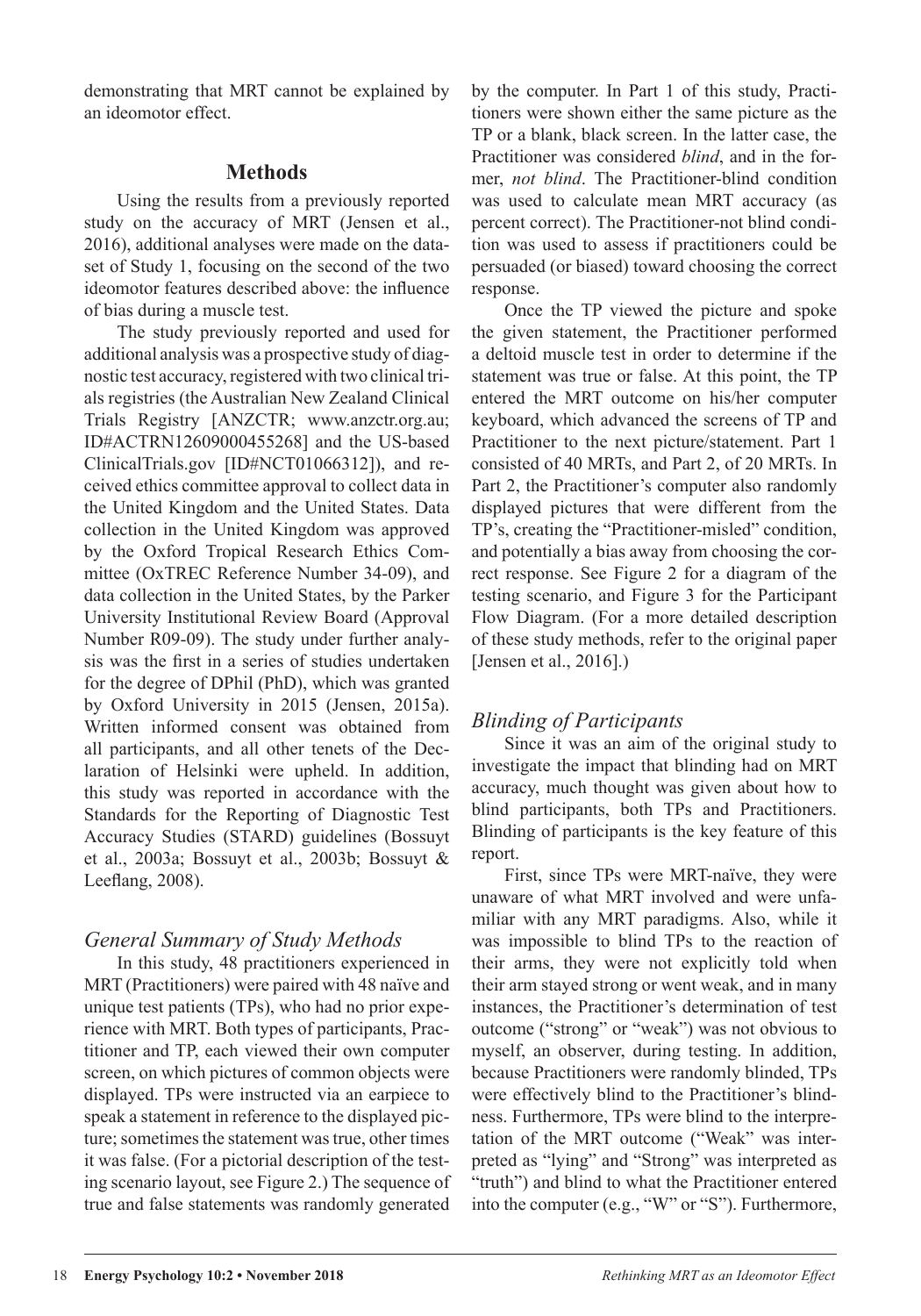

*Figure 2*. Testing scenario layout: The Practitioner (light gray) viewed a monitor (also light gray) that the Test Patient (TP) could not see and entered his results on a keyboard. The Test Patient (dark gray) viewed a monitor (also dark gray) that the Practitioner could see, had an ear piece in his ear through which he received instructions, and used a mouse to advance his computer to the next picture/statement. Note that in the part of this study currently under analysis, Practitioners were presented with (1) the same picture as the Test Patient, (2) a blank, black screen, or (3) a picture that was different from the Test Patient's picture. Also note that the Principal Investigator (PI) was present in the room and observing during all assessments.

*Abbreviations*: TP = Test Patient; PI = Principal Investigator.

no findings or results were discussed with the TP during the testing, nor was the TP's opinion sought. Finally, TPs were theoretically not blind to the verity of the statements they spoke. That is, it was presumed that TPs were aware of when they spoke true statements and when they spoke false statements.

On the other hand, blinding the Practitioner was, in many respects, more straightforward. To begin with, clearly Practitioners were *not* blind to the paradigm being used. They were also aware of: (1) the primary aim of the study (i.e., to estimate MRT accuracy in detecting deceit), (2) that TPs were naïve to MRT, (3) that TPs were unaware of the paradigm being used, and (4) TPs were going to be instructed either to lie or to tell the truth. Practitioners were, however, randomly blind to the verity of the spoken statement. In addition, in a second part of the study (Part B), when they were misled about the sameness of the picture they were shown, they were also blind to being blind. Taking all these factors into consideration, I believe that

overall a high level of participant blinding was achieved.

# *Data Extraction Methods*

Specific data were extracted from the study's dataset to assess for participant bias: Practitioner bias and TP bias. Practitioner bias was evaluated by comparing the mean MRT accuracies under three different conditions: (1) when the Practitioner was *blind*, (2) when the Practitioner was *not blind*, and (3) when the Practitioner was *misled*. While the primary outcome of this study was the mean MRT accuracy when the Practitioners were blind, if this measure was significantly different from either of the other two conditions, then it might suggest bias was present.

TP bias was assessed by subgroup analysis by comparing the mean MRT accuracy of the group where TPs reported guessing the paradigm being investigated to the mean MRT accuracy of the group who did not report guessing the paradigm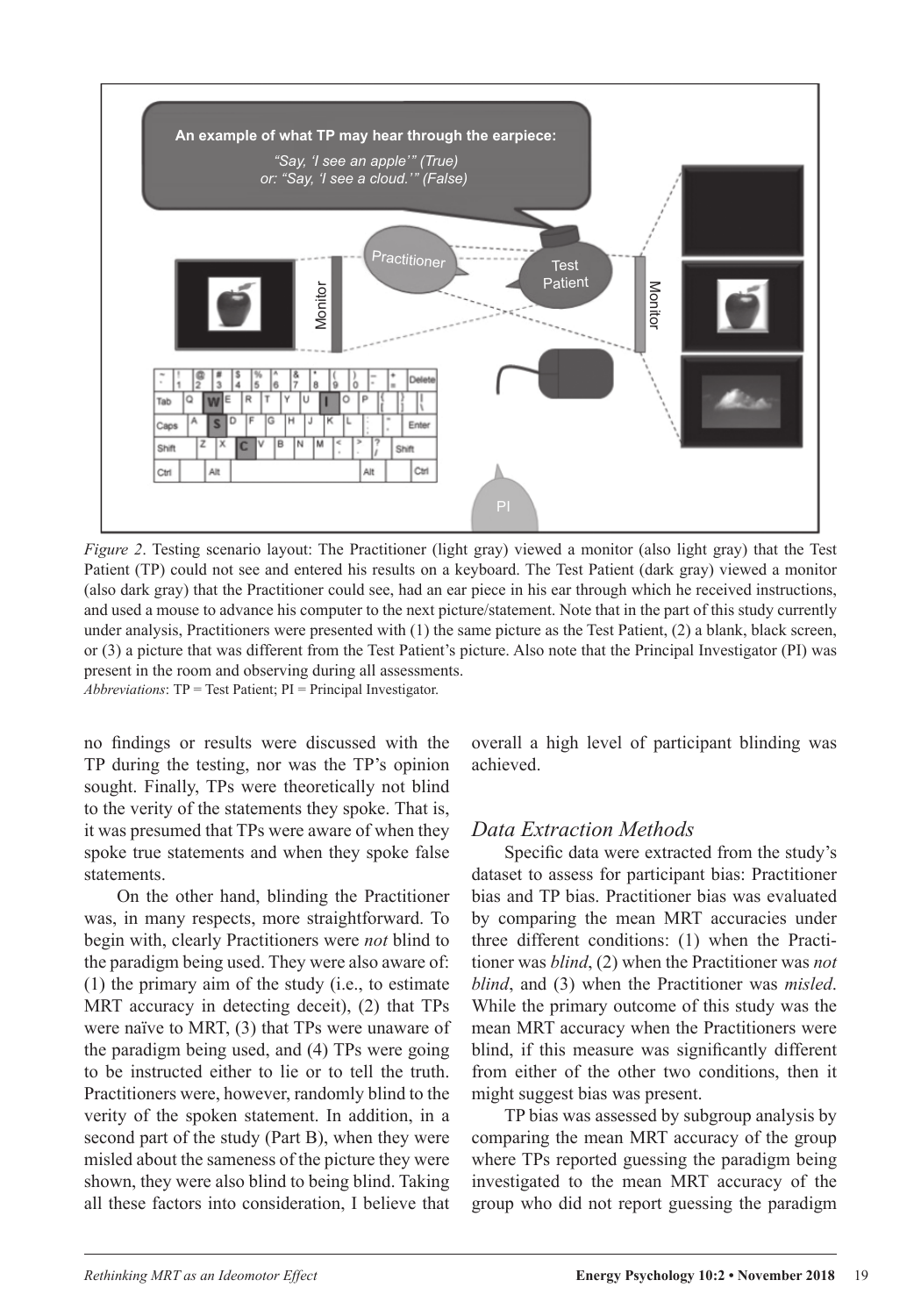

*Figure 3*. Participant flow diagram. *Note*: \*Touching wrist & observing.

*Abbreviations*: MRT = Muscle Response Testing; TP = Test Patient.

under investigation. It was hypothesized that if a TP was *not blind* to the paradigm under investigation, then s/he could introduce a degree of response bias.

Finally, some researchers have noted a heightened belief in a process following a positive personal experience—a phenomenon they (possibly inaccurately) labeled an "ideomotor action" (Hyman, 1999; Dillon, Fenlason, & Vogel, 1994). In any event, in the original study, participants were asked to rate their levels of confidence on a 10 cm Visual Analog Scale (VAS) before and after testing. TPs ranked the level of confidence they had in MRT in general, in their Practitioner, and in their Practitioner's MRT ability. Similarly, Practitioners rated their level of confidence in MRT in general and in their own MRT ability. While not proven to be correlated to positive

personal experience, confidence rating data were reanalyzed and re-reported.

Due to word limit restraints imposed by scientific journals, some of the results of the original study presented here have not been previously reported yet were peer-reviewed during the degree conferring process (Jensen, 2015a).

# *Statistical Methods*

An error-based measure of MRT accuracy is reported as overall percent correct, with a 95% confidence interval (95% CI). Using pilot data, a sample size for this full-scale study was calculated, powered to 80%. Based on these assumptions and using a 95% confidence interval, it was determined that a study of 48 practitioner-patient pairs would have good statistical power to demonstrate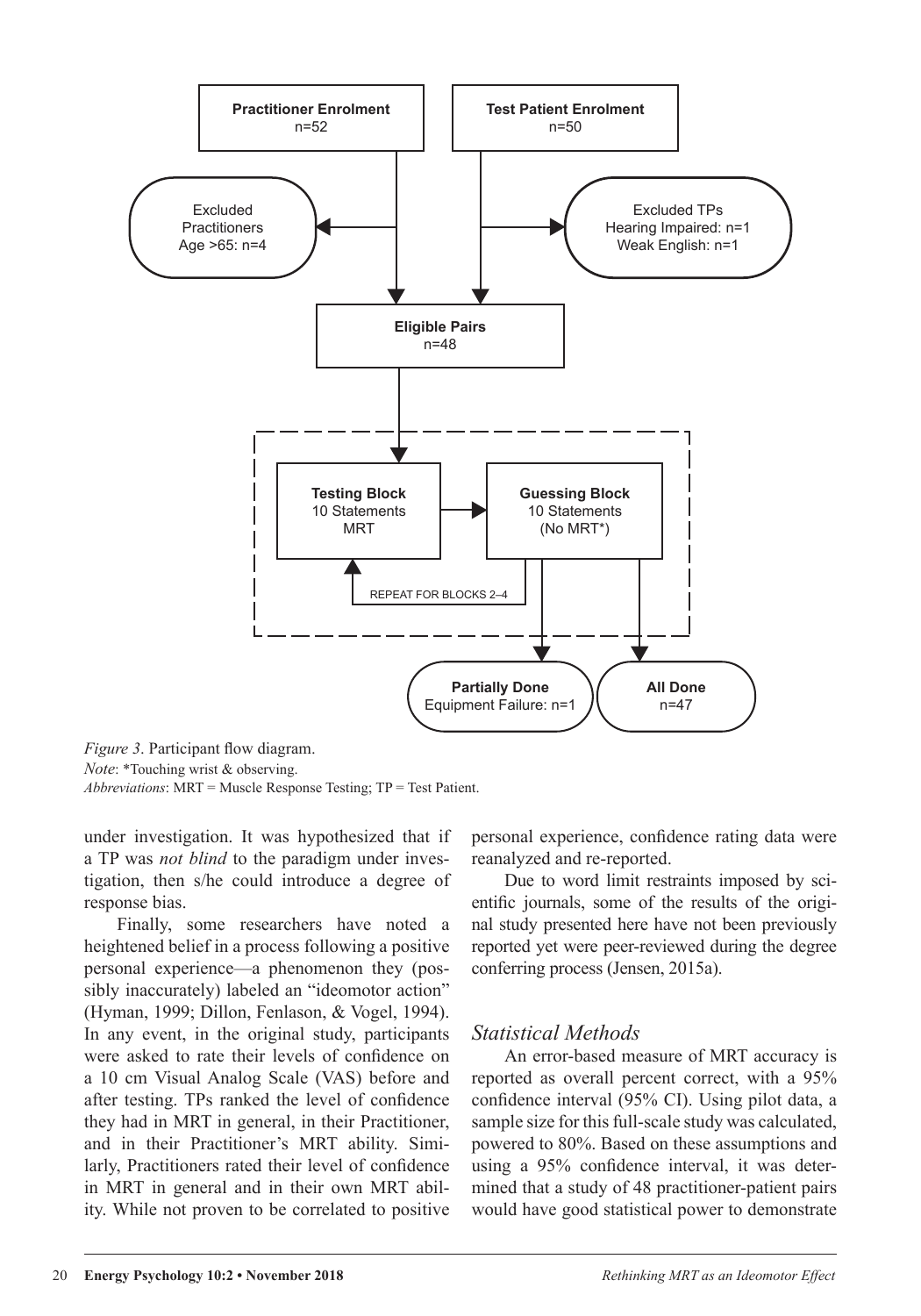whether MRT can be used to distinguish a lie from a truth. Statistical advice was sought during the design phase, after piloting, and before data analysis. All data were analyzed using Stata/IC 12.1 (StataCorp LP, College Station, Texas), specifically the commands *ttest* and *pwcorr*.

#### **Results**

Specific data were extracted from the dataset of Study 1 in a previously reported series of diagnostic test accuracy studies on MRT. (For the results of this series, see Jensen et al., 2016).

# *Bias Toward a Desired Outcome: Blind vs. Not-Blind Practitioners*

In Part 1 of this study, MRT accuracies were compared when the Practitioners were blind to when they were not blind. When the Practitioners were blind, they achieved a mean MRT accuracy of 65.9% (95% CI 62.3–69.5), and when they were not blind, 63.2% (95% CI 58.3–68.1). See Table 2. No significant difference was found between the scores  $(p = 0.37)$ , and they were significantly correlated  $(r = 0.383, p = 0.01)$ .

### *Bias Away from a Desired Outcome: An Attempt to Mislead Practitioners*

In this previously unreported part of this study, where Practitioners were intermittently *misled*, mean MRT accuracy dropped to 56.6% (95% CI 49.4–63.8), which proved to be significantly different from when the Practitioners were *blind* (*p* = 0.02), yet not significantly different from then the Practitioners were *not blind* (*p* = 0.11). See Table 2.

|  |                               |  | <b>Table 2.</b> The Impact of Blinding and Misleading |
|--|-------------------------------|--|-------------------------------------------------------|
|  | Practitioners on MRT Accuracy |  |                                                       |

| Condition |                                     | <b>MRT</b> accuracy <sup>†</sup> |                                                              |                 |  |  |  |
|-----------|-------------------------------------|----------------------------------|--------------------------------------------------------------|-----------------|--|--|--|
|           |                                     | Mean                             | - 95% CI                                                     | <i>p</i> -value |  |  |  |
| Part 1    | <b>Blind</b><br>Not blind           | 0.659<br>0.632                   | $0.623 - 0.695$<br>$0.583 - 0.681$                           | 0.37            |  |  |  |
| Part 2    | Not blind<br><b>Blind</b><br>Misled | 0.639<br>0.659<br>0.566          | $0.595 - 0.693$ <sub>0.623</sub> -0.695 }<br>$0.494 - 0.638$ | 0.53<br>$0.02*$ |  |  |  |

*Notes*: † Accuracy = % correct.\*Significance reached.

*Abbreviations*: MRT = Muscle Response Testing; CI = Confidence Interval.

### *Test Patient Bias*

Also compared were the mean accuracies of those pairs whose TP reported guessing the paradigm  $(n = 21)$  to those pairs whose TPs did not report guessing the paradigm (*n* = 27). For those pairs whose TP reported guessing the paradigm, the mean MRT accuracy was 66.1% (95% CI 59.1–73.0), and for those pairs whose TP did not report guessing the paradigm, the mean MRT accuracy was 64.9% (95% CI 61.0–68.8). No significant difference was found between these two groups ( $p = 0.38$ ).

#### *Pre- and Posttesting Confidence Ratings*

Overall, while TP confidence ratings increased significantly (see Table 3A), this did not seem to influence MRT accuracy (see Table 3B). Furthermore, while Practitioner confidence ratings dropped slightly, their differences did not reach significance (see Table 3A). Moreover, these ratings were not correlated with MRT accuracy scores, regardless whether practitioners were *blind* or *misled* (see Table 3C). However, MRT accuracies under blind conditions did correlate with MRT accuracies in the misled condition.

#### **Discussion**

In this further analysis of the dataset from a previously reported study, sources of potential bias were assessed. In Part 1 of this study, Practitioners were given an opportunity to introduce bias into their testing by being given suggestions about the verity of the TP statements (i.e., they were intermittently made aware when a statement was true or false). For this part, the mean MRT accuracy when the Practitioners were *blind* was compared to when they were *not blind*, and the difference was found to be insignificant ( $p = 0.37$ ). This suggests that even when the Practitioners knew what the outcome of the muscle test should be, they performed similarly to when they did not know, suggesting that they did not exert an influence on (i.e., bias) the outcome of the test.

In Part 2 of this study, Practitioners were given further opportunities to induce bias into their muscle testing when it was attempted to sway them away from—and also again toward—choosing the correct response. When the MRT accuracy when the Practitioners were *blind* (65.9%; 95% CI 62.3–69.5) was compared to the MRT accuracy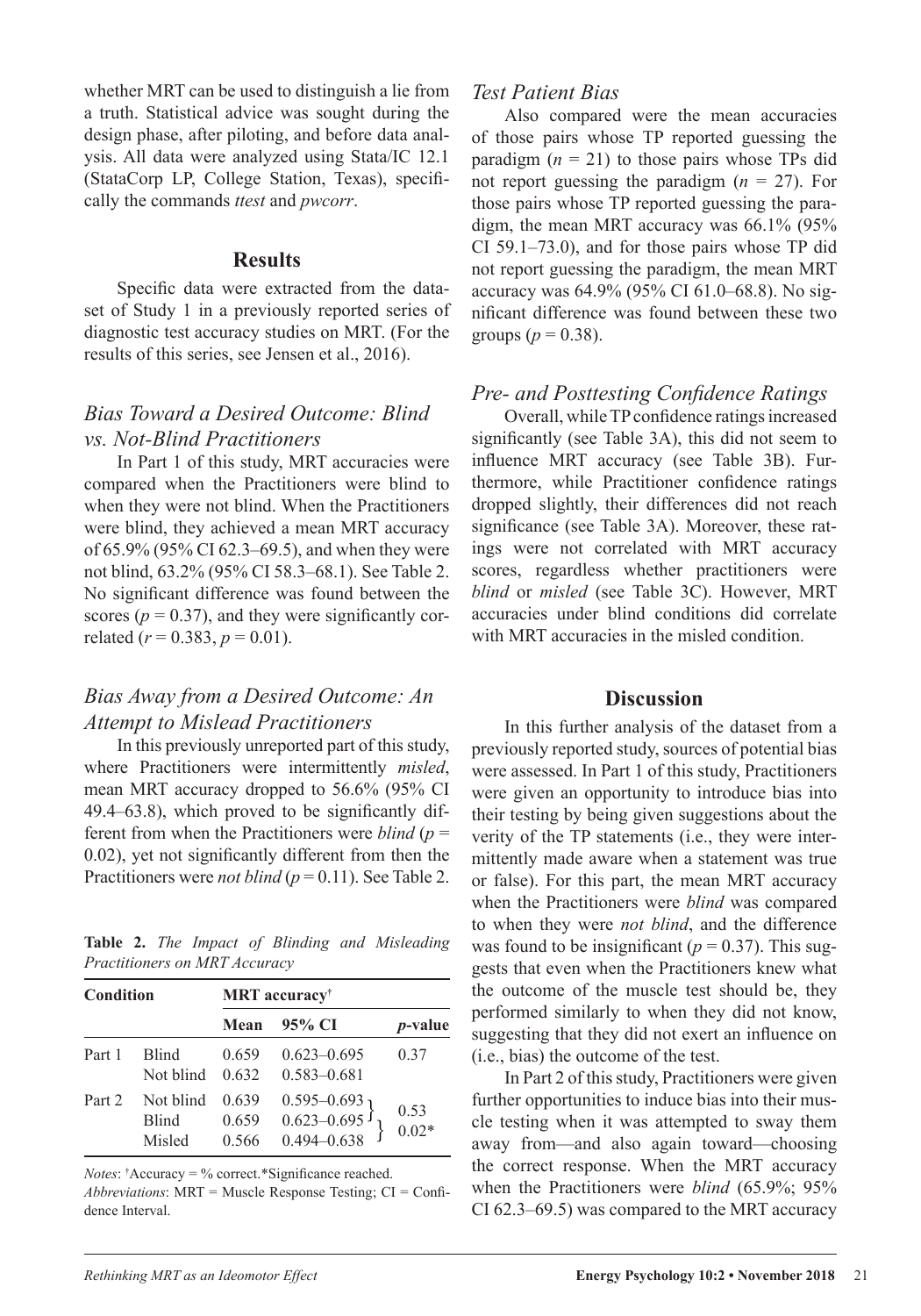|               |                                          | Pretesting     |               | <b>Posttesting</b> |               | <i>p</i> -value |  |
|---------------|------------------------------------------|----------------|---------------|--------------------|---------------|-----------------|--|
|               |                                          | Mean<br>rating | 95% CI        | Mean<br>rating     | 95% CI        |                 |  |
| Test patients | Confidence in MRT in general             | 6.76           | $6.16 - 7.36$ | 7.22               | $6.63 - 7.81$ | $0.03*$         |  |
|               | Confidence in Practitioner               | 6.95           | $6.30 - 7.61$ | 7.63               | $7.01 - 8.25$ | $0.01*$         |  |
|               | Confidence in Practitioner's MRT ability | 7.00           | $6.35 - 7.65$ | 7.76               | $7.10 - 8.41$ | $0.01*$         |  |
| Practitioners | Confidence in their own MRT ability      | 8.43           | $8.02 - 8.85$ | 8.15               | $7.67 - 8.63$ | 0.37            |  |
|               | Confidence in MRT in general             | 8.67           | $8.22 - 9.12$ | 8.43               | $7.94 - 8.92$ | 0.47            |  |

**Table 3A.** *Comparing Pre- and Posttesting Confidence Ratings*

*Note*: \*Significance reached.

*Abbreviations*: MRT = Muscle Response Testing; TP = Test Patient; CI = Confidence Interval.

when the Practitioners were misled (56.6; 95%) CI 49.4–63.8), a significant difference was found  $(p = 0.02)$ , suggesting that, in this case, the Practitioners exerted an influence. On the other hand, when comparing *blind* vs. *not blind* Practitioners' MRT accuracies in Part 2 (as was done in Part 1), the difference in the means was likewise found to be insignificant ( $p = 0.53$ ). This once again suggests that Practitioners did not exert an influence.

Potential sources of TP bias were also evaluated. Since in this testing scenario, the TPs were not themselves blind to the verity of their spoken statements, it was possible for them to exert an influence on the MRT outcome. However, only naïve volunteers were recruited into this study as TPs. They had no prior experience with MRT, and each TP also did not know the Practitioner who was performing the testing. In addition, TPs were kept blind to the paradigm being used; that is, they were not explicitly told that a true statement would result in a strong MRT and a false statement would result in a weak MRT. As anticipated, some TPs reported guessing this paradigm; however, no significant difference between these groups was found ( $p = 0.38$ ).

Previous research reported that a positive personal experience could heighten belief in a process, which they (perhaps inappropriately) called an "ideomotor action" (Hyman, 1999; Dillon et al., 1994). While this current study did not track on "positive-ness" of experience, participants were asked to provide confidence ratings. However, no correlation was found between MRT accuracy and any confidence rating.

# *Possible Explanations and Implications in Regard to the Ideomotor Effect*

The fact that practitioners performed similarly whether they were *blind* or *not blind* suggests that they were not exerting an influence on MRT outcomes. Correspondingly, this makes sense: If an operator is blind, then s/he cannot suggest a correct outcome. This, then, contradicts the

**Table 3B.** *Correlation Table (including p-values): MRT Accuracy and the Difference in Test Patient Confidence Ratings (r)*

|                                                                        |                                   |         | 2.   | 3.          | 4. |
|------------------------------------------------------------------------|-----------------------------------|---------|------|-------------|----|
| 1. The change in TP confidence in MRT in general: Post-Pre             |                                   | 1.00    |      |             |    |
| 2. The change in TP confidence in Practitioner: Post-Pre               |                                   | 0.33    | 1.00 |             |    |
|                                                                        | $p$ -value:                       | $0.02*$ |      |             |    |
| 3. The change in TP confidence in Practitioner's MRT ability: Post-Pre |                                   | 0.30    | 0.87 | 1.00        |    |
|                                                                        | <i>p</i> -values: $0.04* < 0.01*$ |         |      |             |    |
| 4. MRT accuracy                                                        |                                   | 0.12    | 0.06 | $0.09$ 1.00 |    |
|                                                                        | <i>p</i> -values: $0.41$ $0.71$   |         |      | 0.56        |    |

*Note*: \*Significance reached.

*Abbreviation*: MRT = Muscle Response Testing.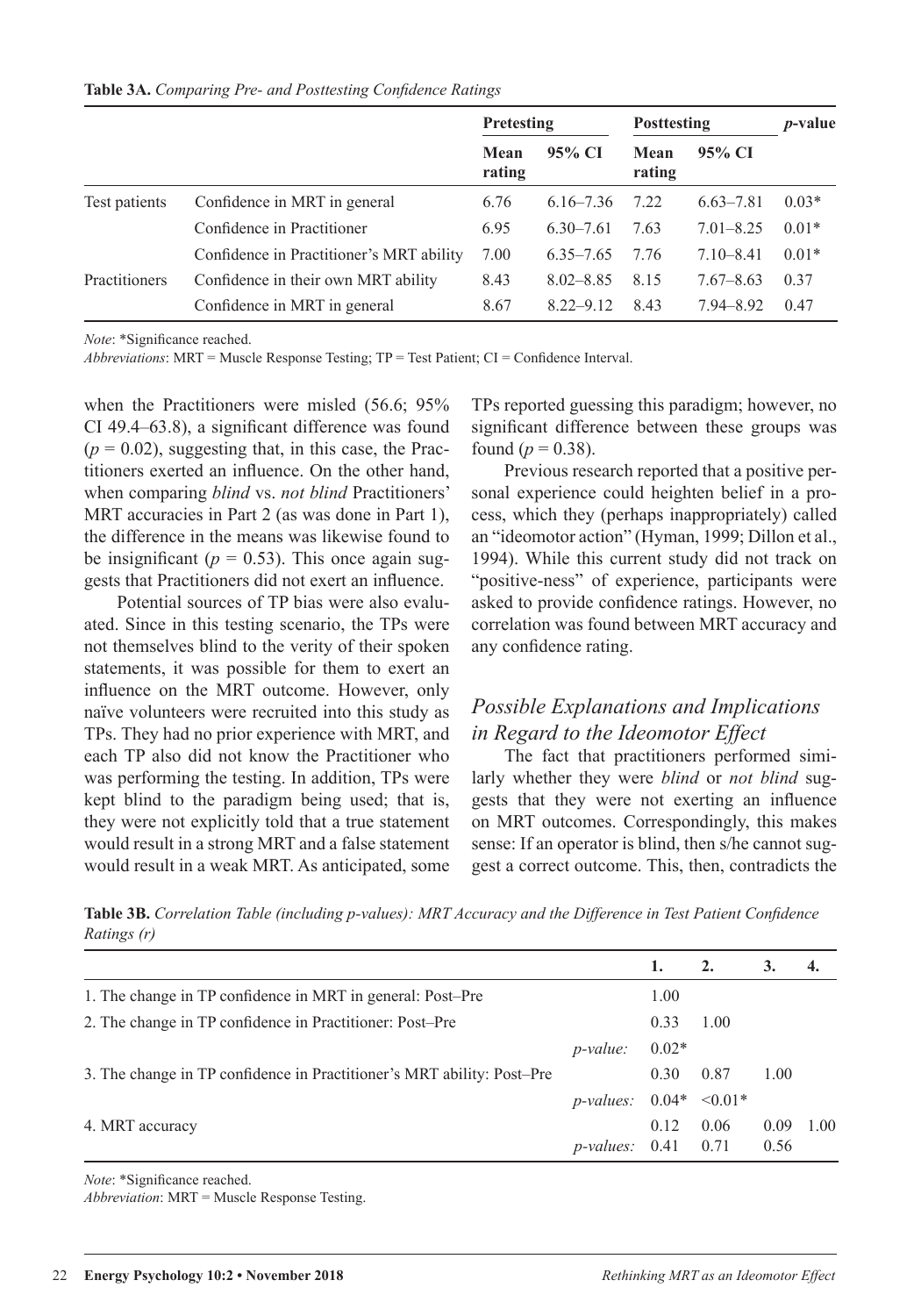**Table 3C.** *Correlation Table (including p-values): MRT Accuracy and the Difference in Practitioner Confidence Ratings (r)*

|                                                                     |                     |                      | 2.           | 3.              | 4.   |
|---------------------------------------------------------------------|---------------------|----------------------|--------------|-----------------|------|
| 1. Change in Practitioner's confidence in MRT in general: Post-Pre  |                     | 1.00                 |              |                 |      |
| 2. Change in Practitioner's confidence in own MRT ability: Post-Pre | $p$ -value:         | 0.50<br>$\leq 0.01*$ | 1.00         |                 |      |
| 3. MRT accuracy (blind condition)                                   | $p$ -values: $0.34$ | 0.14                 | 0.06<br>0.67 | 1.00            |      |
| 4. MRT accuracy (misled condition)                                  | $p$ -values:        | 0.04<br>0.79         | 0.06<br>0.68 | 0.35<br>$0.02*$ | 1.00 |

*Note*: \*Significance reached.

*Abbreviation*: MRT = Muscle Response Testing;

second feature of an ideomotor effect, in that the subject is influenced by an idea suggested by the operator. Consequently, in this regard, MRT cannot be explained by an ideomotor effect.

On the other hand, during the condition when the Practitioners were *misled*, MRT accuracy diminished (compared to the *blind* condition), which seems to imply that Practitioners did exert a bias in Part 2. This may be one explanation of these results; there may be other explanations. For example, since Practitioners were required to perform 60 MRTs, fatigue may have contributed to their underperformance in Part 2. However, since there was no significant difference between the MRT accuracy in the *blind* condition of Part 2 and the MRT accuracy in the *blind* condition of Part 1, fatigue is an unlikely explanation. Alternatively, the drop in MRT accuracy in the *misled* condition of Part 2 could mean that Practitioners started to doubt themselves while being misled. This parallels their slight drop in confidence ratings (from pre- to posttesting), a change that may have reached significance had this study been powered for subgroup analysis.

Similarly, it is also unlikely that TPs exert an ideomotor effect on MRT outcomes. This is supported by the result that whether or not TPs reported guessing the paradigm, MRT accuracy scores were not impacted. Likewise, because no correlation was found between MRT accuracy and any confidence rating, this further supports the argument that MRT cannot be explained by an ideomotor effect.

Another explanation of these results may explain a source of confusion. It may be that the terminology in use today is either inaccurate or inconsistent. Perhaps the way the term *ideomotor* 

*effect* is currently used does not match the way it was and is defined. For example, in neuro-linguistic programming (NLP), an ideomotor response is defined as "unconscious physical manifestations of mental events" (Wingett, 2013). Examining MRT in regard to this definition and the first feature described previously (i.e., the subject seems to have no control over his/her actions), then the ideomotor effect may be a plausible explanation of MRT. However, this NLP definition does not incorporate the second feature of an ideomotor response, that of the operator's (practitioner's) influence (or bias). Since the study described here suggests that practitioners do not seem to bias the MRT, there may be two effects at play. If this is the case, then perhaps another term is needed for the NLP phenomenon, because the use of the term *ideomotor effect* is not accurate in this case.

### *Strengths and Limitations*

Clear strengths of the original study include a high degree of blinding and the choices of reference standard and target condition. It is commonly thought that practitioners can introduce a great deal of bias during MRT. One way to limit practitioner bias was accomplished through random blinding of Practitioners. Similarly, it is thought that patients can introduce bias in MRT by letting their arms go weak at will, an example of response bias (McGrath, Mitchell, Kim, & Hough, 2010; Haas et al., 1994) or social desirability bias (King & Bruner, 2000); however, much effort was made to keep TPs blind as well. Furthermore, the choices of reference standard and target condition were clear and well defined. In studies of diagnostic test accuracy, it is presumed that the target condition is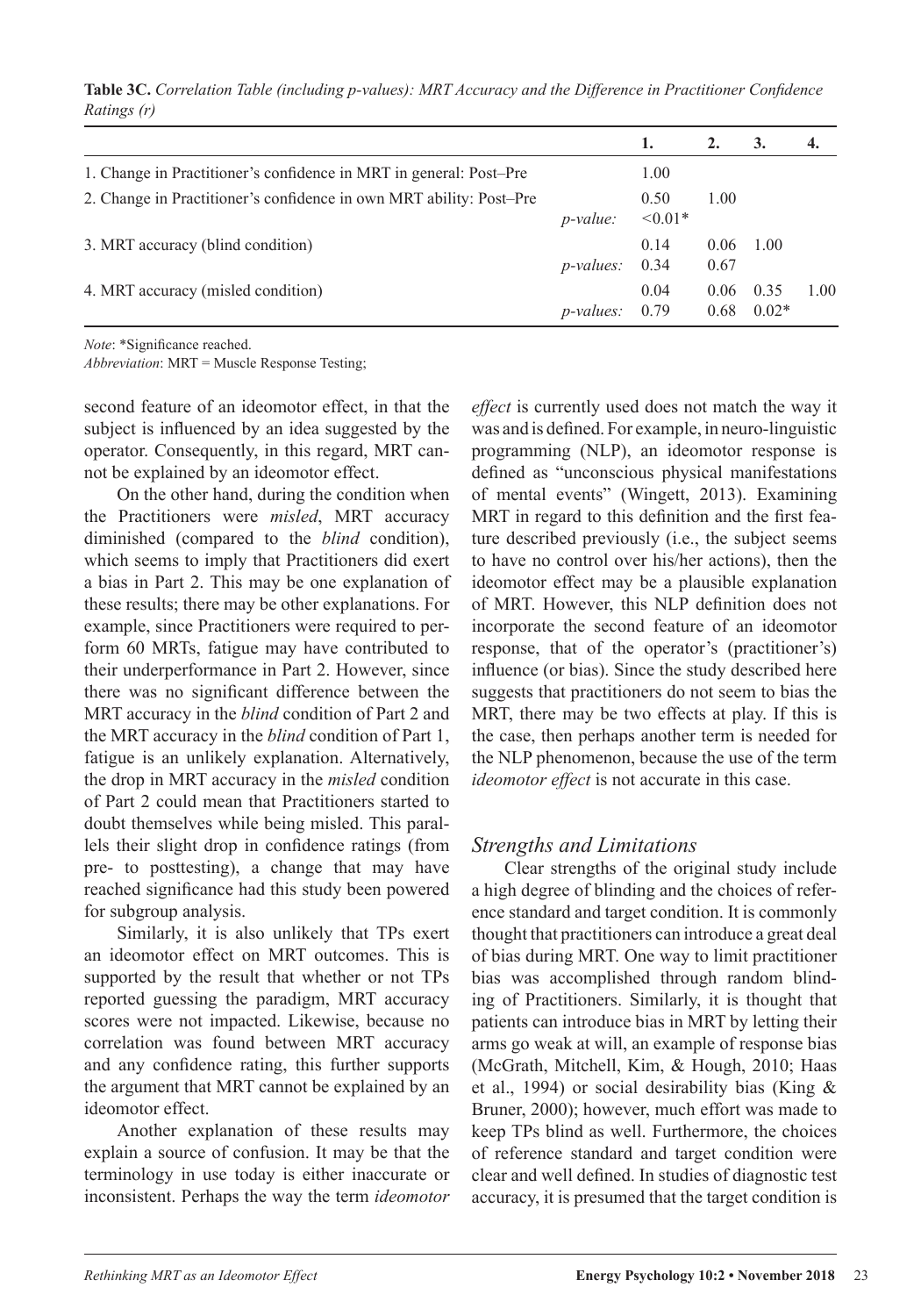either present or absent (Martin & Lovett, 1915) and, ideally, the best available method for detecting the presence or absence of the target condition is used as the reference standard (Bossuyt et al., 2003b). Ideally, studies of diagnostic test accuracy employ a true "gold" standard, which demonstrates perfect accuracy in distinguishing the presence or absence of the target condition. However, perfect gold standards are rare in medical testing, so an imperfect reference standard is normally employed (Glasziou, Irwig, & Deeks, 2008). In the original study, the reference standard was the actual verity of the spoken statements, each of which was definitively known to be either true or false—a perfect reference standard; it may therefore be considered a true "gold" standard.

A limitation of the original study is its lack of generalizability to other applications of MRT. While MRT may be useful in distinguishing false statements from true statements, this study does not determine whether MRT is useful for other applications, such as detecting a food allergy (Garrow, 1998; Teuber & Porch-Curren, 2003) or the need for homeopathy (Moncayo, Moncayo, Ulmer, & Kainz, 2004) or a nutritional supplement (Triano, 1982). This point is important to emphasize due to the widespread and varied use of MRT.

Limitations of this present study include those regarding its retrospective, observational design, drawing on data previously presented. For instance, data were not collected to answer the specific research question of this study, and the use of secondary data of this nature may be criticized (Tripathy, 2013; Emma, 2008). For example, other biases may have been introduced, such as misclassification bias, missing variables (unmeasured confounding), and missing data (Benchimol et al., 2015).

In this study, no mechanical testing devices were utilized, such as force plates or a dynamometer. Some may consider this a limitation of this study; however, this point was considered carefully and rejected. This study attempted to reproduce a real clinical setting, and force plates are not routinely used in clinical practice. Supporting this decision, previous studies using force plates showed a distinct difference between muscles labeled "strong" and "weak" (Monti et al., 1999; Caruso & Leisman, 2001; Conable, Corneal, Hambrick, Marquina, & Zhang, 2006), making their use in this study redundant.

Only two other published papers were found in the scientific literature that mention the ideomotor effect in regard to MRT. One study was a review of the literature and a commentary (Schmitt & Cuthbert, 2008), and because it is not experimental in design, it will not be included in this discussion. In a second study, Pollard et al. (2011) report assessing the reliability of MRT to detect low back pain, while also attempting to minimize any potential impact of an ideomotor effect, which they defined as "the unconscious and inadvertent cueing of desired responses." They reported accomplishing this by minimizing all nonverbal and visual cues, especially in regard to pain status, and by eliminating any other communication between practitioner and patient. While great efforts were clearly made to minimize inadvertent cueing, it is unclear if this was successfully accomplished since no assessments of these efforts were reported. Furthermore, their definition of ideomotor effect may not have been in alignment with current consensus (Stock & Stock, 2004; Ondobaka & Bekkering, 2012; Shin et al., 2010).

# *Directions for Future Research*

While the results of this study cast doubt on whether MRT can be explained by the ideomotor effect, more research is certainly required. In regard to MRT, the two features identified as characterizing an ideomotor effect are as follows:

- 1. The patient seems to have no control over the strength of his/her muscle; and
- 2. The practitioner may be suggesting to the patient the outcome desired, or in other words, the practitioner seems to exert an influence during the test, or in still other words, seems to bias the muscle test.

The results of this study challenge the second feature. While on the one hand, clinically it makes sense that the practitioner may indeed have an influence on MRT outcomes, in this study when *blind* and *not blind* conditions were compared, no practitioner influence was observed. Further prospective research is needed to assess and, if possible, quantify and qualify the type of influence a practitioner may evoke.

Likewise, future researchers may also wish to investigate the first feature of an ideomotor effect, by answering the question: *In MRT, does the subject have any control over his/her actions?*  To assess this, studies must be designed to try to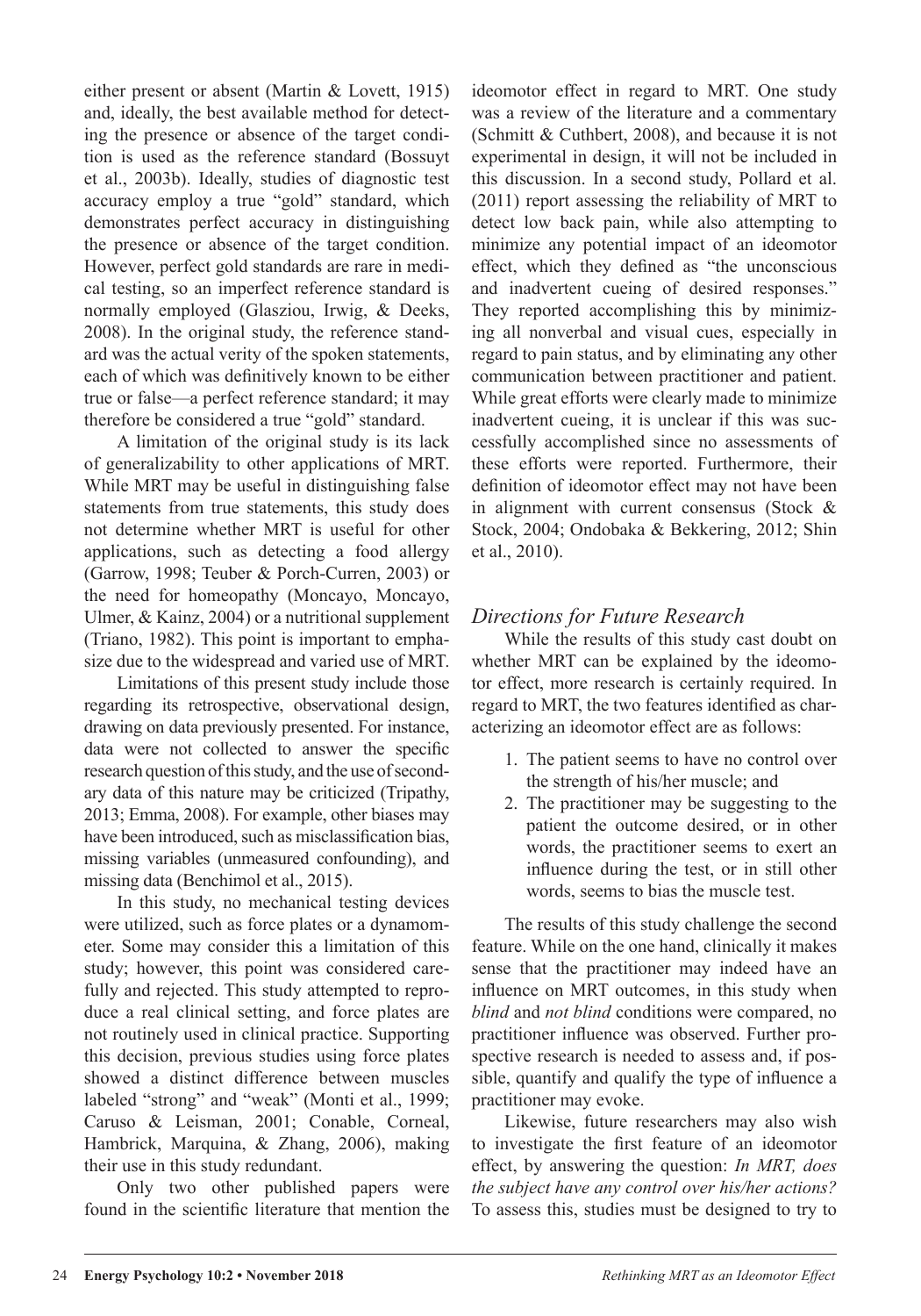influence (or bias) the patient. In addition, this may also involve finding ways to successfully blind the patient during MRT.

Should future research support the findings of this study, and it become established that MRT cannot be explained by the ideomotor effect, then future researchers may wish to investigate other mechanisms of actions. There are many theories used to explain the weakening of a muscle during a muscle test, such as: (1) a stress (Jensen, 2012), (2) a disruption in homeostasis (Thie  $\&$ Thie, 2005; Walther, 1988), and (3) other similar disturbances (Rolfes, 1997). Since none of these hypotheses have been substantiated by rigorous science, future research may wish to investigate the plausibility of these and other theories that may arise.

On the other hand, I believe that there are much more important research questions to answer first, particularly in the area of MRT's *clinical validity*. This can be accomplished by answering the question, "How does the use of MRT influence patient outcomes?" In other words, studies are needed of this structure: "Is [MRT technique] effective at influencing the symptoms of [condition] in [patient population] compared to [another intervention]." For example:

- 1. Is HeartSpeak effective at influencing the severity of panic attacks in panic-prone but otherwise healthy adults, compared to CBT?
- 2. Is Nutritional Response Testing mediated by a kinesiologist (who uses MRT) more effective than nutritional counseling mediated by a nutritionist (who does not use MRT) at decreasing the severity and duration of symptoms of irritable bowel syndrome in women aged 18 to 65 years.

Certainly, more research into the validity of MRT is required in order to determine how and when it is best employed.

#### **Summary**

Detractors of MRT explain its mechanism as being an ideomotor effect, likening it to trickery or hypnotic suggestion and placing it alongside the pendulum, dowsing, Facilitated Communication, automatic writing, the Ouija board, and other unexplained phenomena (Hyman, 1999; Carroll, 2015; Barrett, 2014). Recent research suggests that this is likely incorrect. In order for a phenomenon to be an ideomotor effect, the practitioner (or operator) must be suggestive or evoke an influence on the subject (or patient). The results of this study demonstrate that when comparing *blind* and *not blind* conditions, the practitioner evokes no influence, so it is unlikely that the practitioner is responsible for an ideomotor effect. Likewise, the patient has been shown to produce no significant influence either, so it is also unlikely that the patient is responsible for an ideomotor effect. The limitations of this study are those of any retrospective, observational study in that data were not collected to answer the specific research question of this study. Clearly, more prospective research is required. Another explanation of these results may lie in the colloquial use of inaccurate or inconsistent terminology, which could be resolved by clearer definitions. In the interim, the ideomotor explanation of MRT should be regarded as obsolete until such a time as a more plausible explanation of its mechanism of action is established. For now, when asked the question "How does muscle testing work?" the only accurate response is: "We do not yet know."

### **References**

- Barrett, S. (2014). Applied kinesiology: Phony muscle-testing for "allergies" and "nutrient deficiencies." Retrieved November 11, 2017, from https://www.quackwatch. org/01QuackeryRelatedTopics/Tests/ak.html
- Benchimol, E. I., Smeeth, L., Guttmann, A., Harron, K., Moher, D., Petersen, I., … RECORD Working Committee. (2015). The REporting of studies Conducted using Observational Routinely-collected health Data (RECORD) statement. *PLoS Medicine, 12*(10), e1001885.
- Bohannon, R. W. (1997). Internal consistency of manual muscle testing scores. *Perceptual and Motor Skills, 85*(2), 736–738.
- Bossuyt, P. M, & Leeflang, M. M. (2008). Developing criteria for including studies. In *Cochrane handbook of systematic reviews of diagnostic test accuracy 4.0* (Chapter 6). London, UK: The Cochrane Collaboration.
- Bossuyt, P. M., Reitsma, J. B., Bruns, D. E., Gatsonis, C. A., Glasziou, P. P., Irwig, L. M., … Lijmer, J G. (2003a). The STARD statement for reporting studies of diagnostic accuracy: Explanation and elaboration. *Clinical Chemistry, 49*(1), 7–18.
- Bossuyt, P. M., Reitsma, J. B., Bruns, D. E., Gatsonis, C. A., Glasziou, P. P., Irwig, L. M., … de Vet, H. C. (2003b). Towards complete and accurate reporting of studies of diagnostic accuracy: The STARD initiative. *British Medical Journal, 326*(7379), 41–44.
- Braid, J. (1855). *The physiology of fascination, and the critics criticised.* Manchester, UK: Grant.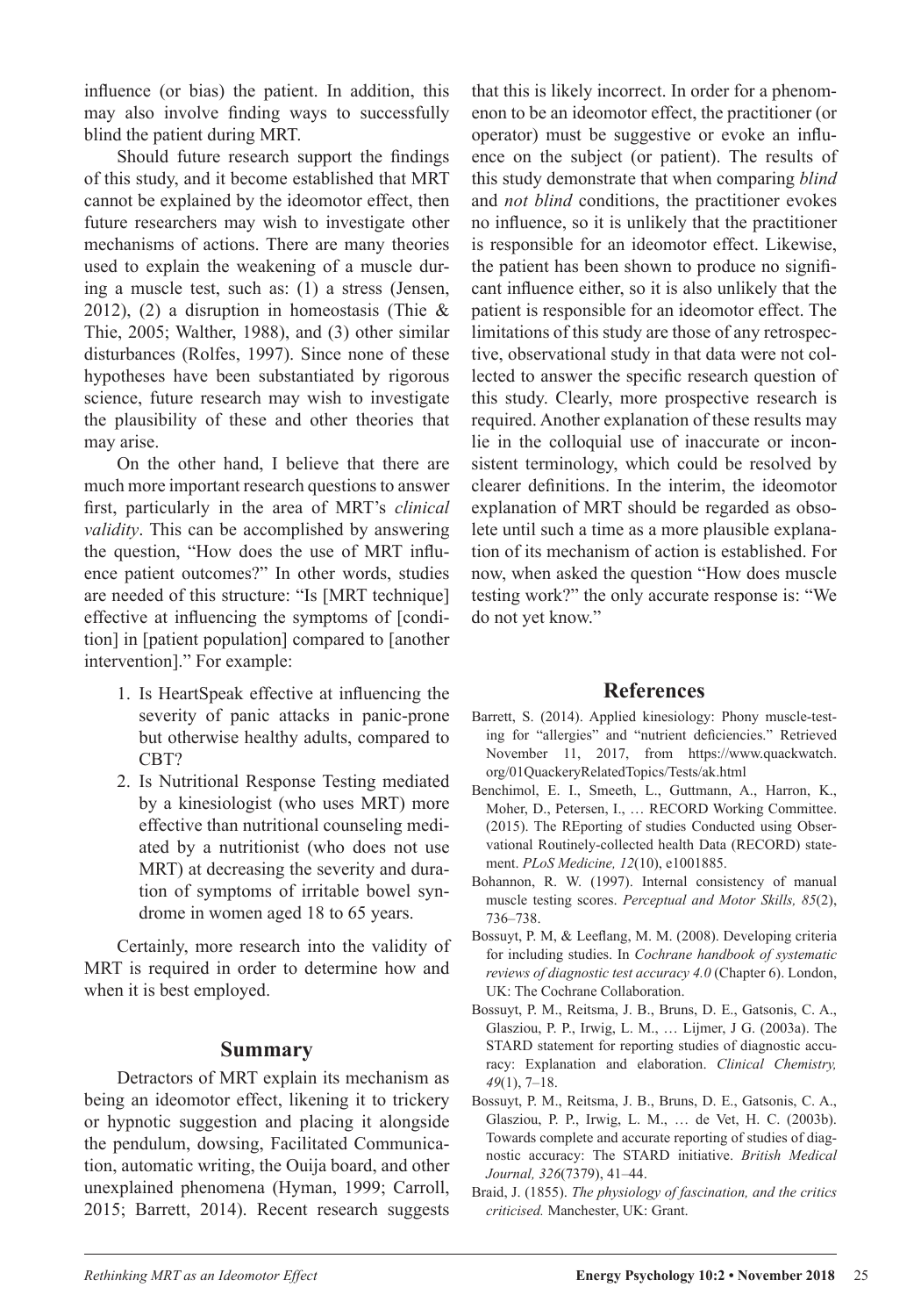- Carpenter, W. B. (1852). *On the influence of suggestion in modifying and directing muscular movement, independently of volition*. London, UK: Royal Institution of Great Britain.
- Carroll, R. T. (2012). Applied kinesiology. *The skeptic's dictionary*. Retrieved August 8, 2013, from www.skepdic.com/ akinesiology.html
- Carroll, R. T. (2015). Ideomotor effect. *The skeptic's dictionary*. Retrieved November 11, 2017, from http://skepdic.com/ ideomotor.html
- Caruso, W., & Leisman, G. (2000). A force/displacement analysis of muscle testing. *Perceptual and Motor Skills, 91*(2), 683–692.
- Caruso, W., & Leisman, G. (2001). The clinical utility of force/ displacement analysis of muscle testing in applied kinesiology. *International Journal of Neuroscience, 106*(3–4), 147–157.
- Conable, K., Corneal, J., Hambrick, T., Marquina, N., & Zhang, J. (2006). Electromyogram and force patterns in variably timed manual muscle testing of the middle deltoid muscle. *Journal of Manipulative and Physiological Therapeutics, 29*(4), 305–314.
- Dillon, K. M., Fenlason, J. E., & Vogel, D. J. (1994). Belief in and use of a questionable technique, Facilitated Communication, for children with autism. *Psychological Reports, 75*(1 Pt. 2), 459–464.
- Drouin, J. M., Valovich-McLeod, T. C., Shultz, S. J., Gansneder, B. M., & Perrin, D. H. (2004). Reliability and validity of the Biodex System 3 Pro isokinetic dynamometer velocity, torque and position measurements. *European Journal of Applied Physiology, 91*(1), 22.
- Emma, S. (2008). Pitfalls and promises: The use of secondary data analysis in educational research. *British Journal of Educational Studies, 56*(3), 323–339.
- Florence, J. M., Pandya, S., King, W. M., Robison, J. D., Baty, J., Miller, J. P., … Signore, L. C. (1992). Intrarater reliability of manual muscle test (Medical Research Council scale) grades in Duchenne's muscular dystrophy. *Physical Therapy, 72*(2), 115–122.
- Frost, R., & Goodheart, G. J. (2013). *Applied kinesiology: A training manual and reference book of basic principles and practices* (Rev. ed.). Berkeley, CA: North Atlantic Books.
- Gallo, F. P. (2000). *Energy diagnostic and treatment methods*. New York, NY: W. W. Norton.
- Garrow, J. S. (1998). Kinesiology and food allergy. *British Medical Journal, 296*(6636), 1573–1574.
- Glasziou, P., Irwig, L., & Deeks, J. J. (2008). When should a new test become the current reference standard? *Annals of Internal Medicine, 149*(11), 816–821.
- Haas, M., Peterson, D., Hoyer, D., & Ross, G. (1994). Muscle testing response to provocative vertebral challenge and spinal manipulation: A randomized controlled trial of construct validity. *Journal of Manipulative and Physiological Therapeutics, 17*(3), 141–148.
- Hall, S., Lewith, G., Brien, S., & Little, P. (2008). A review of the literature in applied and specialised kinesiology. *Complementary Medicine Research, 15*(1), 40–46.
- Hyman, R. (1999). The mischief-making of ideomotor action: How people are fooled by ideomotor action. *Scientific Review of Alternative Medicine, 3*(2), 34–43.
- Jackson, J. (2005). *The ideomotor effect: A natural explanation for many paranormal experiences*. Retrieved November 11, 2017, from http://www.critical-thinking.org.uk/psychology/ the-ideomotor-effect.php
- Jacobs, G. E. (1981). Applied kinesiology: An experimental evaluation by double blind methodology. *Journal of Manipulative and Physiological Therapeutics, 4*, 141–145.
- Jacobs, G. E., Franks, T. L., & Gilman, P. G. (1984). Diagnosis of thyroid dysfunction: Applied kinesiology compared to clinical observations and laboratory tests. *Journal of Manipulative and Physiological Therapeutics, 7*(2), 99–104.
- Jensen, A. M. (2012). Muscle testing (kinesiology): Panacea or placebo? *The Conversation*. Retrieved May 3, 2018, from http://theconversation.com/muscle-testing-kinesiologypanacea-or-placebo-11075
- Jensen, A. M. (2015a). *The accuracy and precision of kinesiology-style manual muscle testing*. Oxford, UK: Department of Continuing Education and Department of Primary Health Care Sciences, University of Oxford.
- Jensen, A. M. (2015b). Estimating the prevalence of use of kinesiology-style manual muscle testing: A survey of educators. *Advances in Integrative Medicine, 2*(2), 96–102.
- Jensen, A. M., Stevens, R. J., & Burls, A. J. (2016). Estimating the accuracy of kinesiology-style manual muscle testing: two randomised-order blinded studies. *BMC Complementary and Alternative Medicine, 16*, 492.
- Jepsen, J. R., Laursen, L., Larsen, A., & Hagert, C. G. (2004). Manual strength testing in 14 upper limb muscles: A study of inter-rater reliability. *Acta Orthopaedica Scandinavica, 75*(4), 442–448.
- Kenney, J. J., Clemens, R., & Forsythe, K. D. (1988). Applied kinesiology unreliable for assessing nutrient status. *Journal of the American Dietetic Association, 88*(6), 698–704.
- King, M. F., & Bruner, G. C. (2000). Social desirability bias: A neglected aspect of validity testing. *Psychology and Marketing, 17*(2), 79–103.
- Klinkoski, B., & Leboeuf, C. (1990). A review of the research papers published by the International College of Applied Kinesiology from 1981 to 1987. *Journal of Manipulative and Physiological Therapeutics, 13*(4), 190–194.
- Knottnerus, J. A., & Buntinx, F. (2009). *The evidence base of clinical diagnosis: Theory and methods of diagnostic research*. Oxford, UK: Blackwell.
- Krebs, C. T., & McGowan, T. O. N. (2013). *Energetic kinesiology: Principles and practice*. Edinburgh, Scotland: Handspring.
- Ladeira, C. E., Hess, L. W., Galin, B. M., Fradera, S., & Harkness, M. A. (2005). Validation of an abdominal muscle strength test with dynamometry. *Journal of Strength and Conditioning Research, 19*(4), 925.
- Lawson, A., & Calderon, L. (1997). Interexaminer agreement for applied kinesiology manual muscle testing. *Perceptual and Motor Skills, 84*(2), 539–546.
- Leboeuf, C., Jenkins, D. J., & Smyth, R. A. (1988). Sacro-Occipital Technique: The so-called arm-fossa test. Intraexaminer agreement and post-treatment changes. *Journal of the Australian Chiropractic Association, 18*, 67–68.
- Martin, E. G., & Lovett, R. W. (1915). A method of testing muscular strength in infantile paralysis. *JAMA, 65*(18), 1512–1513.
- McGrath, R. E., Mitchell, M., Kim, B. H., & Hough, L. (2010). Evidence for response bias as a source of error variance in applied assessment. *Psychological Bulletin, 136*(3), 450–470.
- Moncayo, R., Moncayo, H., Ulmer, H., & Kainz, H. (2004). New diagnostic and therapeutic approach to thyroid-associated